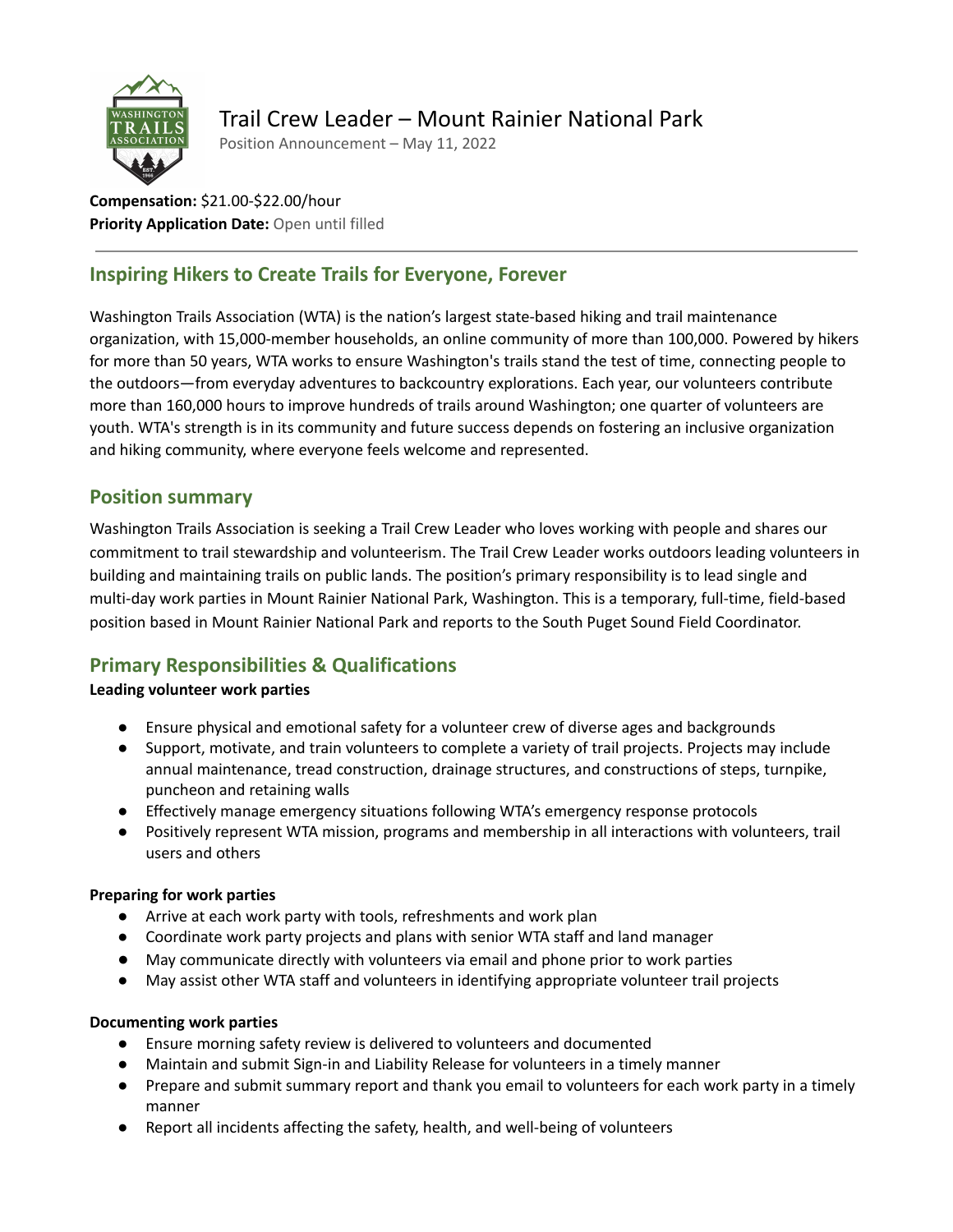

# Trail Crew Leader – Mount Rainier National Park

Position Announcement – May 11, 2022

Using a WTA cell-phone, provide digital photo documentation of project progress and volunteer engagement

#### **Other trail maintenance and construction**

- Potential to work alongside agency trail crew on some days
- Potential to engage youth through school programs and trail maintenance events

#### **Outreach & other**

- May assist efforts to engage hikers, volunteers and community groups in other WTA programming (e.g. representing WTA at events in the region)
- Perform other tasks in the front and back country to ensure program success

### **Experience, Skills, Knowledge, and Values**

*Competitive candidates will highlight the following in their application, or express willingness to learn:*

- Demonstrated commitment to WTA's [mission](https://www.wta.org/our-work/about) and values on diversity, equity and [inclusion](https://www.wta.org/our-work/about/commitment-to-diversity-equity-inclusion)
- Demonstrated experience leading a team in an outdoor setting
- Ability to create a crew community where every member feels included and valued
- Demonstrated skills in trail maintenance and building
- Ability to effectively manage emergency situations
- Ability to accept and integrate feedback graciously, and give effective feedback to team members
- Ability to work in an outdoor environment, including hiking and backpacking up to 6 miles daily in a variety of terrain, and follow minimum impact guidelines
- WFR certification preferred, WFA and CPR certification minimum requirement valid through the duration of employment
- Valid driver's license and ability to drive a truck on highways and dirt roads
- Ability to work weekends and 10-hour days

### **Schedule**

The Trail Crew Leader is a temporary position beginning as soon as possible and continuing through October 3, 2022. The expected schedule for the Trail Crew Leader is 30-40 hours a week over 3-5 days each week. Generally, work parties will occur Thursday-Sunday unless otherwise defined, and requires working most weekends. Work party-related communication as well as documentation of activities may occur outside of work party days. Reliable internet and printer access for work party planning and documentation is needed; library and other public access is fine. Several times during the season the crew leader may be assigned to lead volunteers in backcountry trail projects 4-7 days in length. Due to the COVID-19 pandemic, vaccination requirements are in place for WTA staff and volunteers.

### **Compensation**

The hourly rate for this position is \$21.00 - \$22.00 per hour depending on experience, for training, day trip crew leading, administrative and scouting assignments. Multi-day trips are paid \$840 – \$880 per 4-day Backcountry Response trip (BCRT) and \$1,050 - \$1,100 per 5-day BCRT. A supplementary per diem rate of